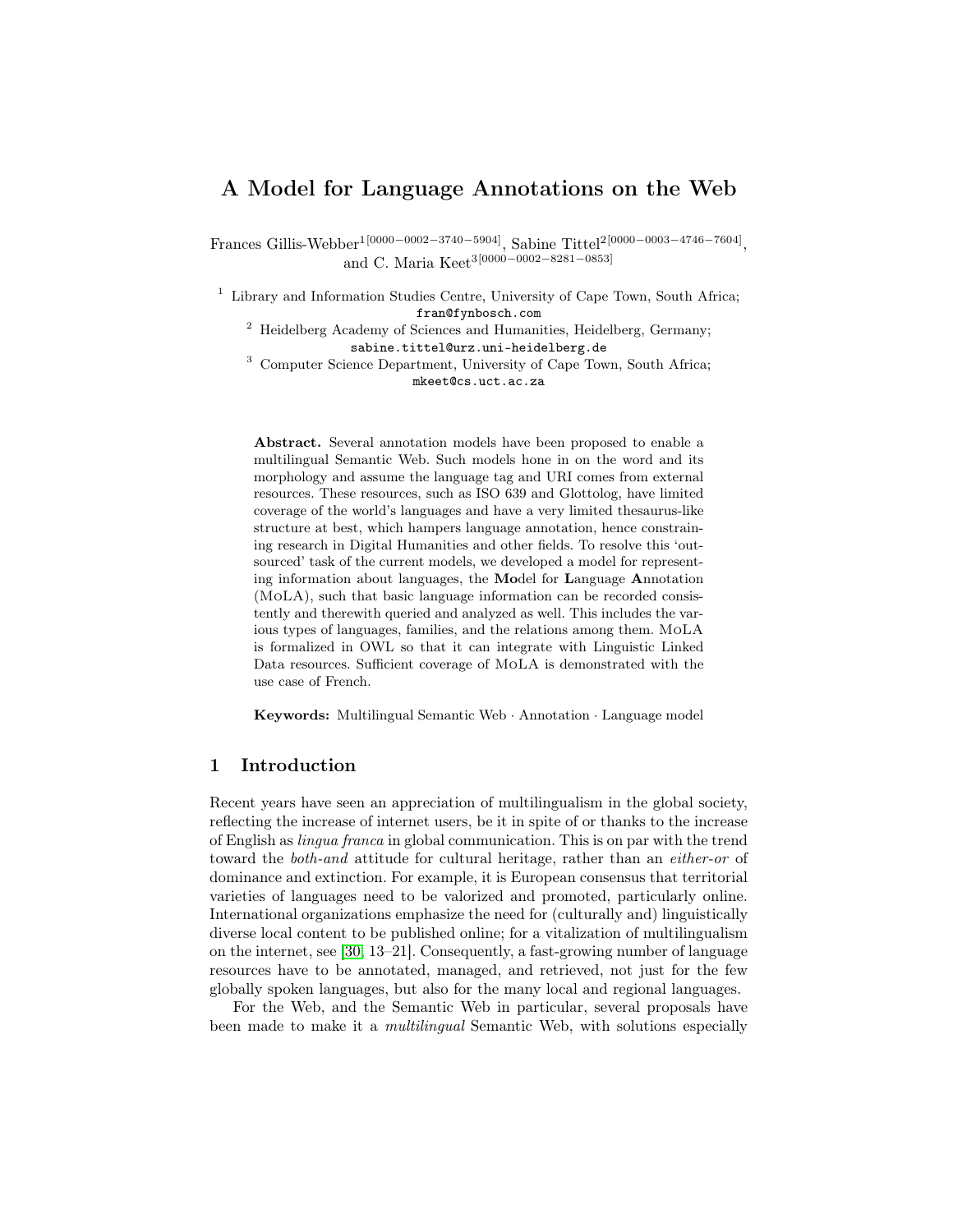for OWL ontologies and Linked Data in RDF; for a recent state of the art, see [\[8\]](#page-13-0). Language data expressed in RDF should be described in a principled way, and OntoLex-Lemon [\[8\]](#page-13-0) by the W3C Ontology Lexicon Community Group is the de facto standard for representing the semantic, morphologic, and syntactic properties of lexical entries in linguistic resources. When modeling linguistic data using OntoLex-Lemon, the model requires the language to be defined using a URI. A lexical entry modeled<sup>[4](#page-1-0)</sup> using OntoLex-Lemon is, e.g.:

```
1 : mola_mola a ontolex : LexicalEntry ;
2 dct:language <http://id.loc.gov/vocabulary/iso639-2/eng>,
3 
4 rdfs : label " mola mola "@en ;
5 ontolex : denotes dbr : Ocean_sunfish .
```
where the dct:language part is the focus of the paper. Recall that for RDF to be Linked Data, it should adhere to principles, among others: (1) "Use URIs as names for things", (2) "Use HTTP URIs so that people can look up those names", and (3) "When someone looks up a URI, provide useful information" (called a dereferenceable URI), using the RDF standard [\[2\]](#page-13-1). For the URI [http:](http://id.loc.gov/vocabulary/iso639-2/eng) [//id.loc.gov/vocabulary/iso639-2/eng,](http://id.loc.gov/vocabulary/iso639-2/eng) although it is a persistent identifier for the language code *eng* from ISO 639 Part  $2^5$  $2^5$ , information is not returned in RDF when navigating to this URI. Lexvo.org provides dereferenceable URIs for languages and mappings from Lexvo identifiers to only the ISO 639 language codes (Parts 1, 2, 3 and 5) [\[24\]](#page-14-1). Although ISO 639 is adequate for describing the world's main languages, when needing to assign a persistent identifier with a dereferenceable URI to a lesser-known language or dialect not included in ISO 639, an alternative catalogue has to be used. There are 7,865 language entries in ISO 639-3 [\[1\]](#page-13-2), yet an estimated 3,000 to 10,000 languages are spoken in the world today, with some 150,000 extinct languages [\[10,](#page-13-3) 294-295]. Examples of alternative catalogues include Glottolog, Ethnologue, and MultiTree<sup>[6](#page-1-2)</sup>. Glottolog is a comprehensive catalogue that provides reference information for language families, lesser-known languages, and dialects. Both Glottolog and MultiTree have persistent identifiers [\[17,](#page-14-2)[18\]](#page-14-3), but they do not have dereferenceable URIs. Ethnologue does not provide persistent identifiers to lesser-known languages and dialects, nor are there dereferenceable URIs.

Glottolog uses semantically underspecified 'broader/narrower than'-hierarchies, which is typical of Knowledge Organization Systems (KOSs). In order to account for languages and dialects, pseudo sub-groupings and names have been created that are, as the Glottolog developers also note, artificial. These shortcomings concern both under-resourced and well-resourced languages. For example, 'Loreto-Ucayali-Spanish' (Peru) is categorized under 'South Castilic', which is a sibling of 'Spanish' which, in turn, has a sub-language 'American Spanish<sup>'[7](#page-1-3)</sup>: not only is 'South Castilic' not a sibling class of 'Spanish', its lan-

<span id="page-1-0"></span><sup>4</sup> For the sake of brevity, namespaces are assumed defined the usual way.

<span id="page-1-1"></span><sup>5</sup> ISO 639 is the International Standard for language codes [\[1\]](#page-13-2).

<span id="page-1-2"></span><sup>6</sup> [glottolog.org,](glottolog.org) [www.ethnologue.com,](www.ethnologue.com) <multitree.org> [05-03-2019].

<span id="page-1-3"></span> $^7$  <https://glottolog.org/resource/languoid/id/sout3200> [22-02-2019].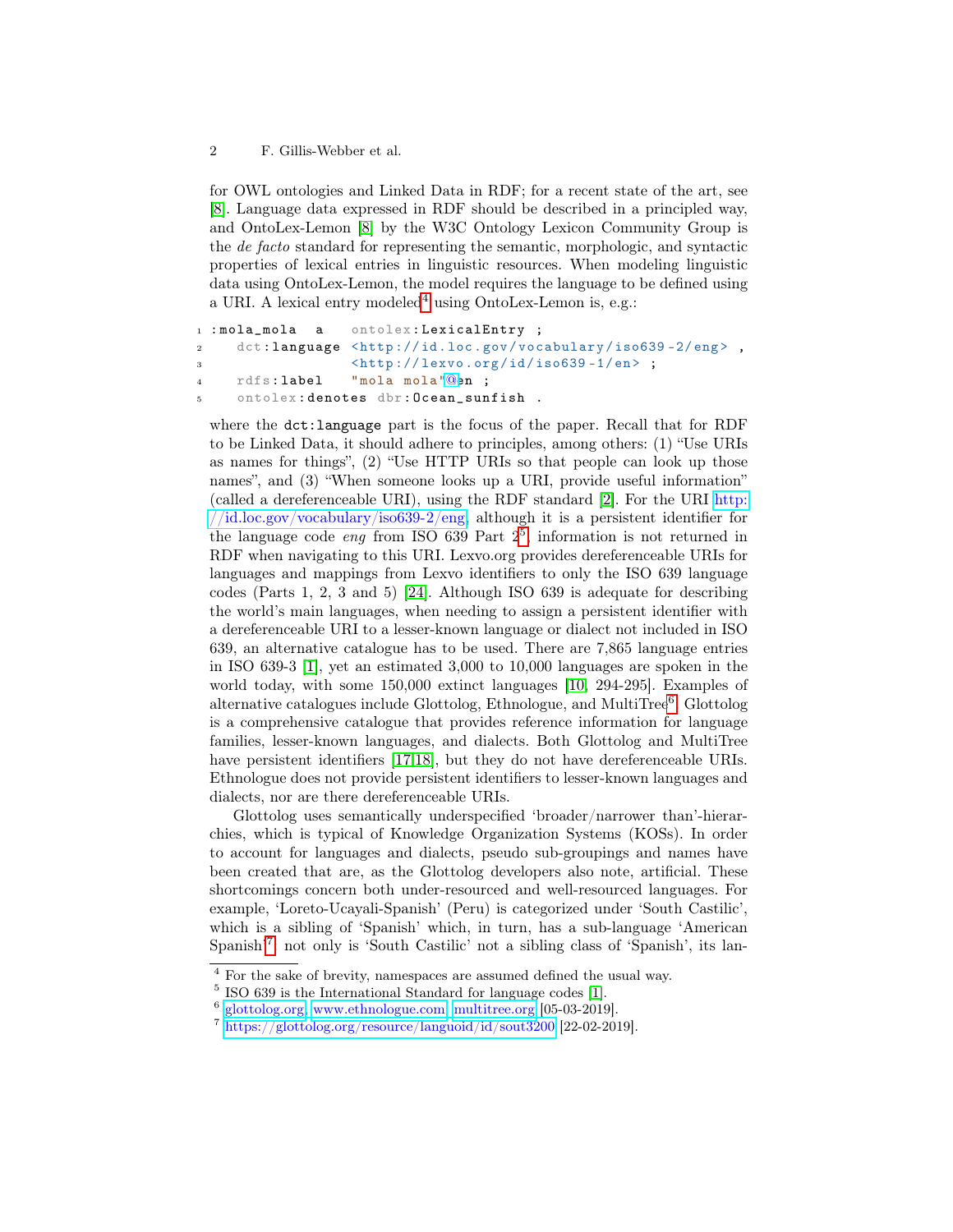guage grouping is also questionable. Furthermore, it is not identifiable as being a pseudo-classification, hence it likely would—erroneously—be perceived as a legitimate classification by a non-expert. Another example is the subfamily 'Zulu-Xhosa' under Nguni, although no such classification exists. In fact, the Nguni group contains four languages on par with each other: isiZulu, isiXhosa, isiNdebele, and siSwati (all spoken in Southern Africa). Other language hierarchies and resources do not fare better; e.g., the alternate names given for isiXhosa in MultiTree<sup>[8](#page-2-0)</sup> are archaic and hugely problematic, yet they have been propagated into Linked Data elsewhere, such as the US Library of Congress<sup>[9](#page-2-1)</sup>.

A KOS does not—and cannot—capture the intricacies of how 'languoids' (language family, sub-family, language, lect, or variant [\[17\]](#page-14-2)) relate meaningfully: e.g., isiXhosa and isiZulu may be sibling languages where a language is member of a sub-family, Spanish and French evolved from Vulgar Latin and are influenced by Medieval Latin<sup>[10](#page-2-2)</sup>, and Afrikaans evolved from the Cape Dutch dialect that was a *dialect of* (old) Dutch. Not only is this an obstacle in the efforts to realize a multilingual Semantic Web but the underspecification of the subject domain and the lack of dereferenceable URIs for language tags also negatively impacts Humanities research pertaining to accurate language identification (cp. [\[29\]](#page-14-4)). In addition, it hampers internationalization and localization.

In order to address these problems, we propose a model for representing information about languages: the 'Model for Language Annotation' (MoLA). MoLA provides a structured way for language annotation of objects on the Semantic Web. A modeler may include additional features of a languoid, such as its time period and geographic location for the period, as well as relate it to the language $(s)$  it has evolved from, influences and has been influenced by. This enables more comprehensive RDF data about the languages of the world to be represented and, therewith, queried and analyzed. The model is formalized in OWL so as to achieve seamless integration with extant Linguistic Linked Data resources, and evaluated with competency questions and French as use case.

The remainder of the paper is structured as follows: Section [2](#page-2-3) discusses related work, Section [3](#page-5-0) describes MoLA, Section [4](#page-9-0) revisits French and shows how MoLA is sufficiently expressive. We close with a discussion (Section [5\)](#page-12-0) and conclusions (Section [6\)](#page-13-4).

## <span id="page-2-3"></span>2 Related work

The most comprehensive resource for languages, particularly for under-resourced languages, is Glottolog, which we describe first. We discuss related works on KOSs and language models afterward.

<span id="page-2-0"></span> $8 \frac{\text{http://multitree.org/codes/xho [03-03-2019]}.$  $8 \frac{\text{http://multitree.org/codes/xho [03-03-2019]}.$  $8 \frac{\text{http://multitree.org/codes/xho [03-03-2019]}.$ 

<span id="page-2-1"></span><sup>&</sup>lt;sup>9</sup> <http://id.loc.gov/authorities/subjects/sh85148822.rdf> [03-03-2019].

<span id="page-2-2"></span><sup>&</sup>lt;sup>10</sup> Language is constantly evolving. Influences by other languages due to cultural contact can result in lexical, phonetic and morphologic changes. The question when to characterize a language 'a' as 'being influenced' by a language 'b' depends on the granularity level of the analysis and is subject to discussion of linguists.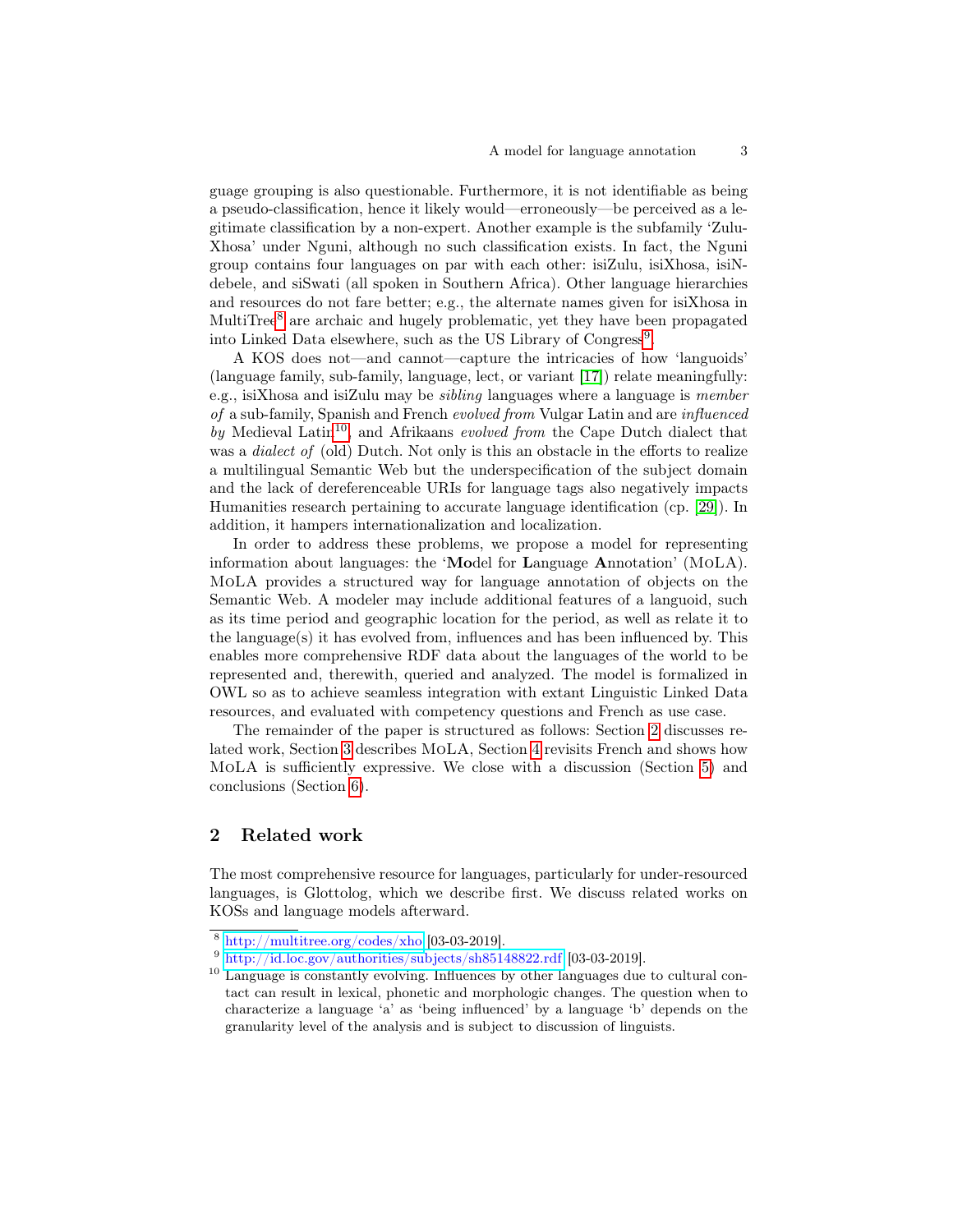#### 2.1 Glottolog as a KOS

Glottolog is a controlled vocabulary that provides a "comprehensive list of languoids" [\[17\]](#page-14-2). Each languoid is a concept as defined in SKOS [\[18,](#page-14-3) 195-196], where a SKOS concept "can be viewed as an idea or notion; a unit of thought" [\[25\]](#page-14-5).

Each languoid as an (instance of a) concept is placed only once in the hierarchy (i.e., it does not have multiple inheritance) to represent genealogical relationships [\[11,](#page-14-6) 3]. The only SKOS relations Glottolog uses is skos:broader and skos:narrower [\[18,](#page-14-3) 195], i.e., there are no 'related term', 'use', or userdefined relations [\[25\]](#page-14-5). Glottolog also permits 'orphans', which are languoids that do not relate to another language [\[17\]](#page-14-2), because too little information is known to reliably put it in the hierarchy.

Representing Glottolog's information. Based on the information provided by Glottolog about its system [\[17,](#page-14-2)[18\]](#page-14-3) and the data in the hierarchy, we have constructed a conceptual model of the information of its system. This is shown in Fig. [1](#page-3-0) in Object-Role Modeling (ORM) notation [\[16\]](#page-14-7), where the rounded rectangles are entity types, the smaller rectangles with a divider are the fact types (relationships), and dots and small lines on the relations are the constraints (mandatory and unique, respectively).



<span id="page-3-0"></span>Fig. 1. Approximation of the conceptual model of Glottolog's system.

Use case: shortcomings of Glottolog's French. In its present state, Glottolog reveals major shortcomings with respect to the needs of linguists modeling data from the Romance languages, particularly regarding regional varieties and old language stages. For example, the categorization of varieties of French conflates diachronic and diatopic criteria within its hierarchies: Old French, the French spoken in the Middle Ages, is classified as a sibling of modern 'Central Oïl', Fran-coprovençalic, and Walloon (a French dialect).<sup>[11](#page-3-1)</sup> Middle French however, the

<span id="page-3-1"></span> $11$  As sub-languoids of 'Oil' (varieties that use an adaptation of the Vulgar Latin term hoc ille "this (is) it" as 'Yes'); note that Francoprovençalic is a non-O'll language.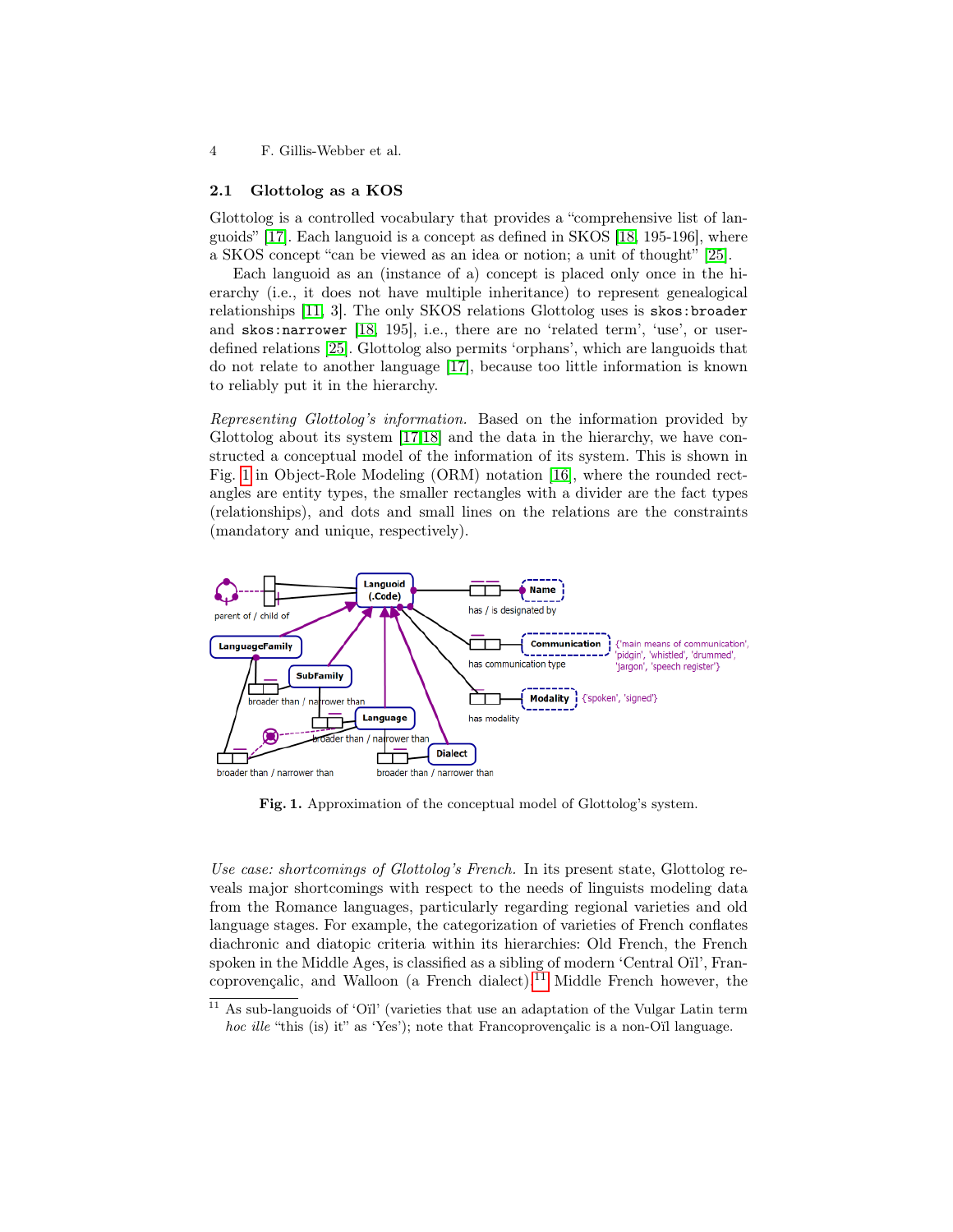period following Old French, is classified four levels down into the branches and sub-branches of 'Central Oïl', together with 14 modern French varieties (including some of those spoken in the Americas) and, also, historical Anglo-Norman, spoken in England in medieval times. Other modern dialects are classified within other branches of 'Oïl'.[12](#page-4-0) A selection of the 'broader/narrower than'-hierarchy of French varieties in Glottolog is shown in Fig. [2,](#page-4-1) which will serve as a means of comparison when we return to this case study in Section [4.](#page-9-0)



<span id="page-4-1"></span>Fig. 2. Section of the 'broader/narrower than'-hierarchy of French (stan1290) in context in Glottolog.

#### 2.2 Limitations of KOSs and other ontologies and models

Shortcomings with thesauri and KOSs are well-documented. For instance, the semantic underspecification of 'related term' RT (rather than a meaningful relation) means that one cannot query the system on, e.g., "what are the dialects of isiXhosa?" or "what are the languages between Vulgar Latin and modern-day French spoken in France?". Over the past twenty years, several proposals have been put forward to 'convert' a KOS to an ontology and add meaning in the process. Early works are, notably, the "rules as you go" proposal by Soergel et al. [\[28\]](#page-14-8), who defines rules once a pattern is discovered during the manual stage of the conversion process. More recently, Kless et al. [\[22\]](#page-14-9) proposed a method for converting thesauri and vocabularies more generally, but this is still a manual process and it was not evaluated beyond using illustrations from the popular

<span id="page-4-0"></span><sup>&</sup>lt;sup>12</sup> Independent from diachronic issues, the hierarchy of modern French varieties also needs a revision (in line with "Most of the information on dialects in Glottolog [. . . ] contains numerous errors and inconsistencies which we are aware of" [\[17\]](#page-14-2)).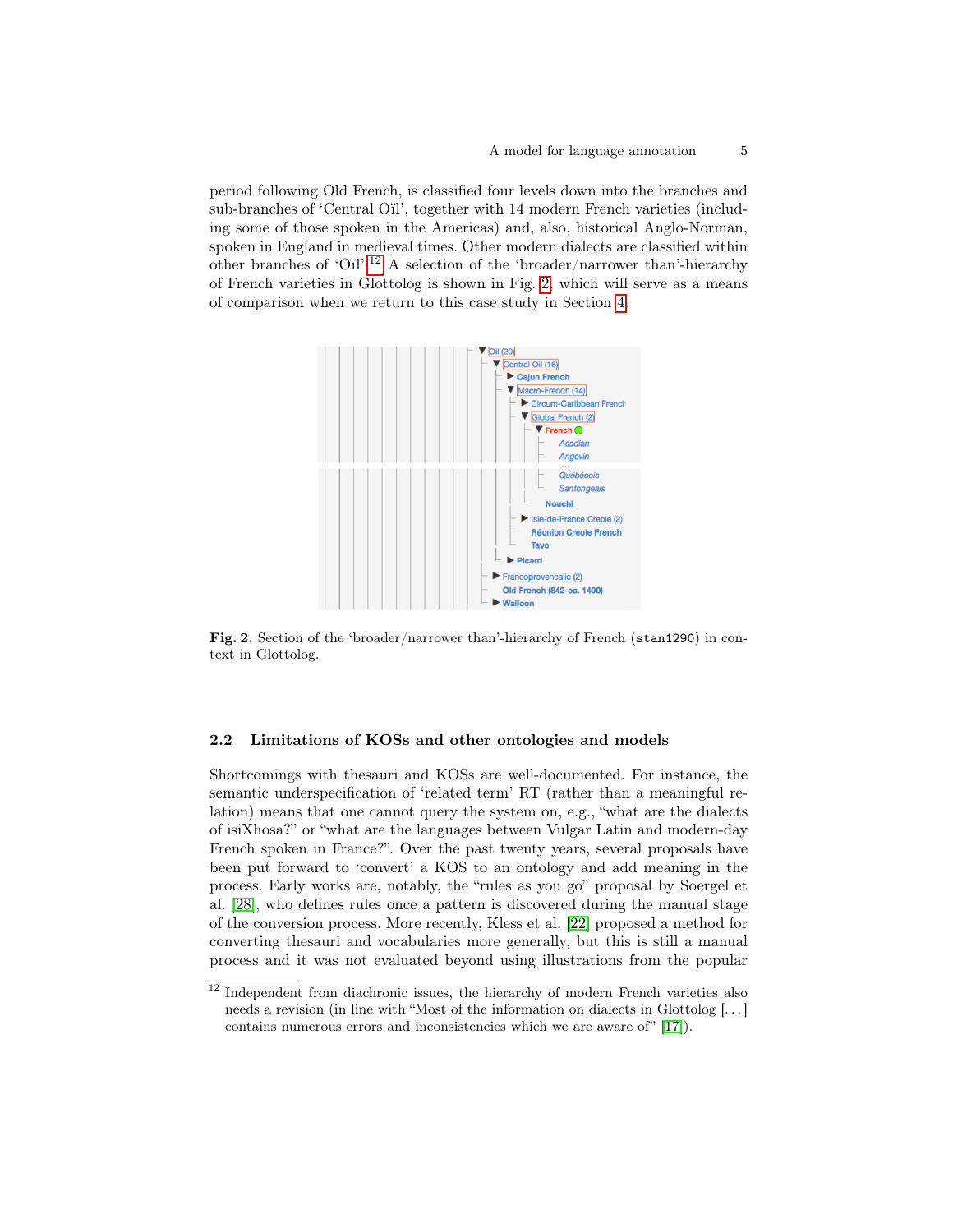$AGROVOC<sup>13</sup>$  $AGROVOC<sup>13</sup>$  $AGROVOC<sup>13</sup>$ . There are some attempts at automation, e.g. [\[5\]](#page-13-5), but in the case of Glottolog, it would mean transferring the semantic errors into OWL, which does not help with querying and annotation needs.

There are several domain ontologies and models in the subject domain of languages. The OLiA ontologies [\[7\]](#page-13-6) are domain ontologies for linguistic annotation at the word level and word fragment level of information, rather than the languages themselves that is needed for language tags and the management thereof. The NCS for linguistic task ontologies [\[6\]](#page-13-7) are at the same level of detailed word level and morphology level of linguistic analysis. Hence, both are not applicable. The Lemon and OntoLex-Lemon models, as stated above, assume a suitable language tag is available, i.e., these models have 'outsourced' the language tags issue, and thus do not cover it themselves.

## <span id="page-5-0"></span>3 Designing MoLA

The development of MoLA followed a labour-intensive manual iterative bottomup process with domain and knowledge engineering experts. The process adhered to the common main tasks of ontology development (as summarized and generalized in [\[27\]](#page-14-10)) augmented with the explicit formulation of competency questions and the consideration of foundational ontology use. This is described in the next section, after which we present the content of MoLA.

### 3.1 Design approach

In order to demarcate the scope of the first version of the model that will improve sufficiently over the prevalent 'broader/narrower than'-hierarchies, we specify the following set of competency questions (CQs) for the model or (lightweight) ontology, as the case may be. The text in '[]' denotes a variable, meaning that it could take any subclass or individual classified into that class, as applicable.

- 1. Which languoids are dialects of [language]?
- 2. How many [languoids] does [language family] have?
- 3. Is a dialect a language?
- 4. Which types of languages have been classified?
- 5. Is a [languoid/language] divided into different time periods?
- 6. Does [language] have a region defined?
- 7. Which languages are spoken in [region]?
- 8. Is [language] the standard variety?
- 9. Is [language] in ISO 639?

When evaluating MoLA, these CQs must be answerable. We will revisit them further below, to test the efficacy of the proposed model.

We considered various principal approaches, methodologies, and methods for the development of the model (for a recent overview, see [\[19\]](#page-14-11)):

<sup>1.</sup> reverse engineer the KOS (in casu, Glottolog) using a script;

<span id="page-5-1"></span><sup>13</sup> <http://aims.fao.org/vest-registry/vocabularies/agrovoc> [22-02-2019].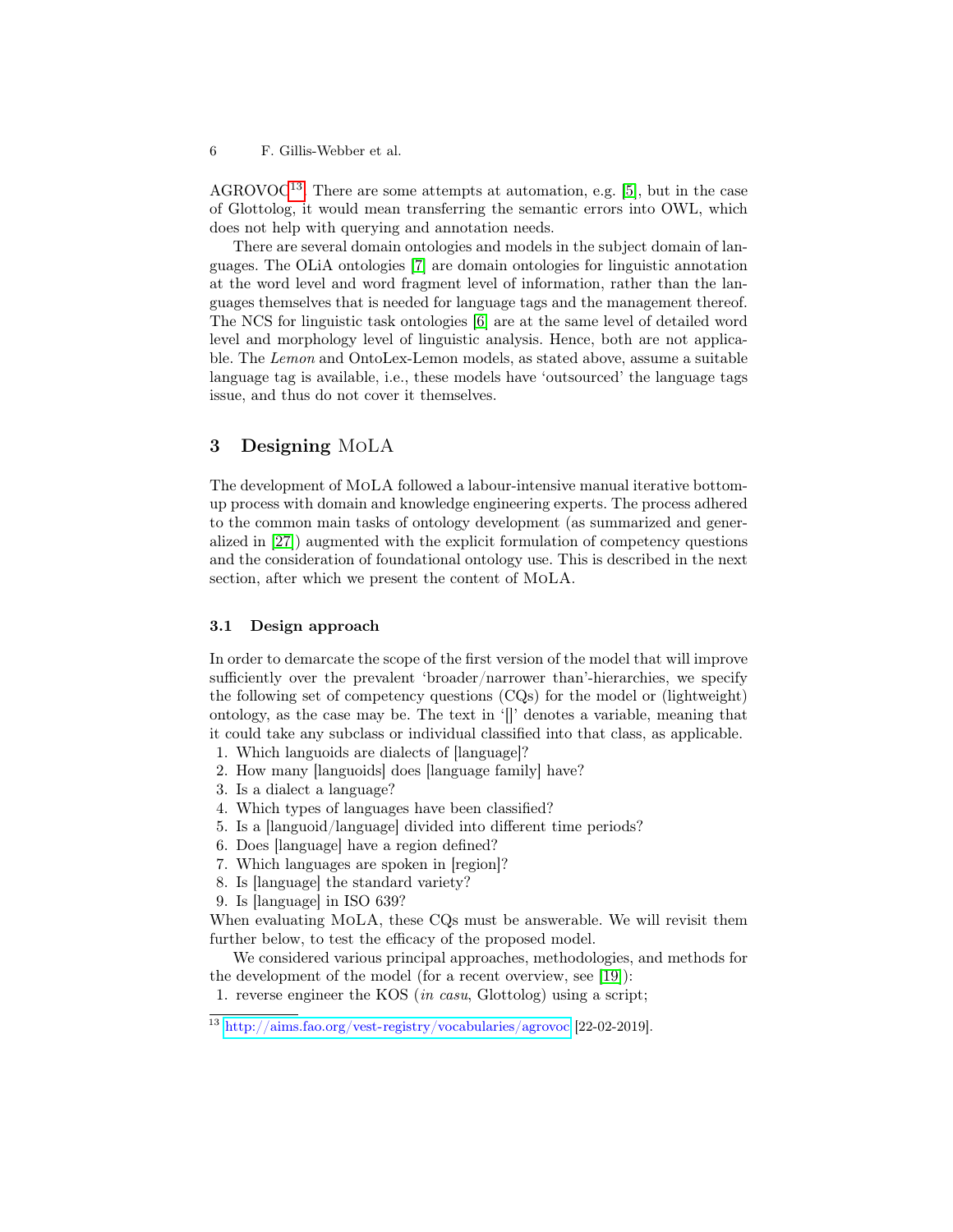- 2. use a foundational ontology as the basis from which to start structuring the knowledge of the subject domain;
- 3. start from scratch with a 'clean slate', availing mainly of non-ontological resources for informal suggestions of names of classes, relations, and attributes.

We considered the first option unsuitable, because it would retain the underspecification and mis-classifications of the languages in the KOSs. For the second option, the generic, or at least top-domain, ontologies in the area of languages available are GOLD [\[12\]](#page-14-12) and, to some extent regarding the design inspirations, DOLCE [\[23\]](#page-14-13). Due to the expected small size of the artifact, taking a top-down approach would unnecessarily clutter the ontology with classes and properties that would not be required, as only a very small fragment of a foundational ontology (FO) would be used. As such, we deemed more appropriate to indicate which elements of the model would bear a semantics as in one of those extant ontologies. A future, larger version of MoLA may include a module of a FO that will be aligned with equivalence and subsumption axioms. In addition, the competency questions are directed at ABox-level queries, rather than predominantly TBox-level, which suggests that the scope is more that of a knowledge base, ontology-based data access, and/or guidance for Linked Data. In that case, the artifact will not resemble an ontology in the principled sense, but rather a conceptual data model formalized in OWL for which the inclusion of a FO is atypical (see [\[15,](#page-14-14)[19\]](#page-14-11) for definitions and discussions thereof).

The third option amounts to creating the artifact from scratch. For this development process, we followed the process of scoping and then an iterative process cycling through the conceptualization, formalization, and evaluation stages. Besides consulting aforementioned resources, a domain expert also created content that has to be able to handle queries useful from that perspective (i.e., for digital humanities research). This domain input use case is depicted in Fig. [4.](#page-10-0) Subsequently, in a joint activity of the same domain expert (ST) and information and knowledge experts (FGW, CMK), we constructed a conceptual model using ORM notation which we formalized manually in OWL. Collaborative software used were mainly WebProtégé and GitHub, as well as the standalone tools Norma (for VS2017) and the Protégé v5.x desktop version.

### 3.2 Content

The core idea of Glottolog's languoid is reused in MoLA, although the conceptual model in Fig. [3](#page-8-0) and the subsequent OWL file of MoLA is more comprehensive. Importantly, several relations between languages have now been included, effectively adding the semantics that is typically underrepresented in KOSs, as well as the addition of basic time and space properties.

There are different definitions of 'language' in the literature but the consensus can be described as follows: Language is a complex and heterogeneous but structured system of communication used within a community of speakers. Within this system, a number of varieties—also called lects—reflect diatopic aspects referring to geographic areas (regional varieties, dialects, patois), diaphasic aspects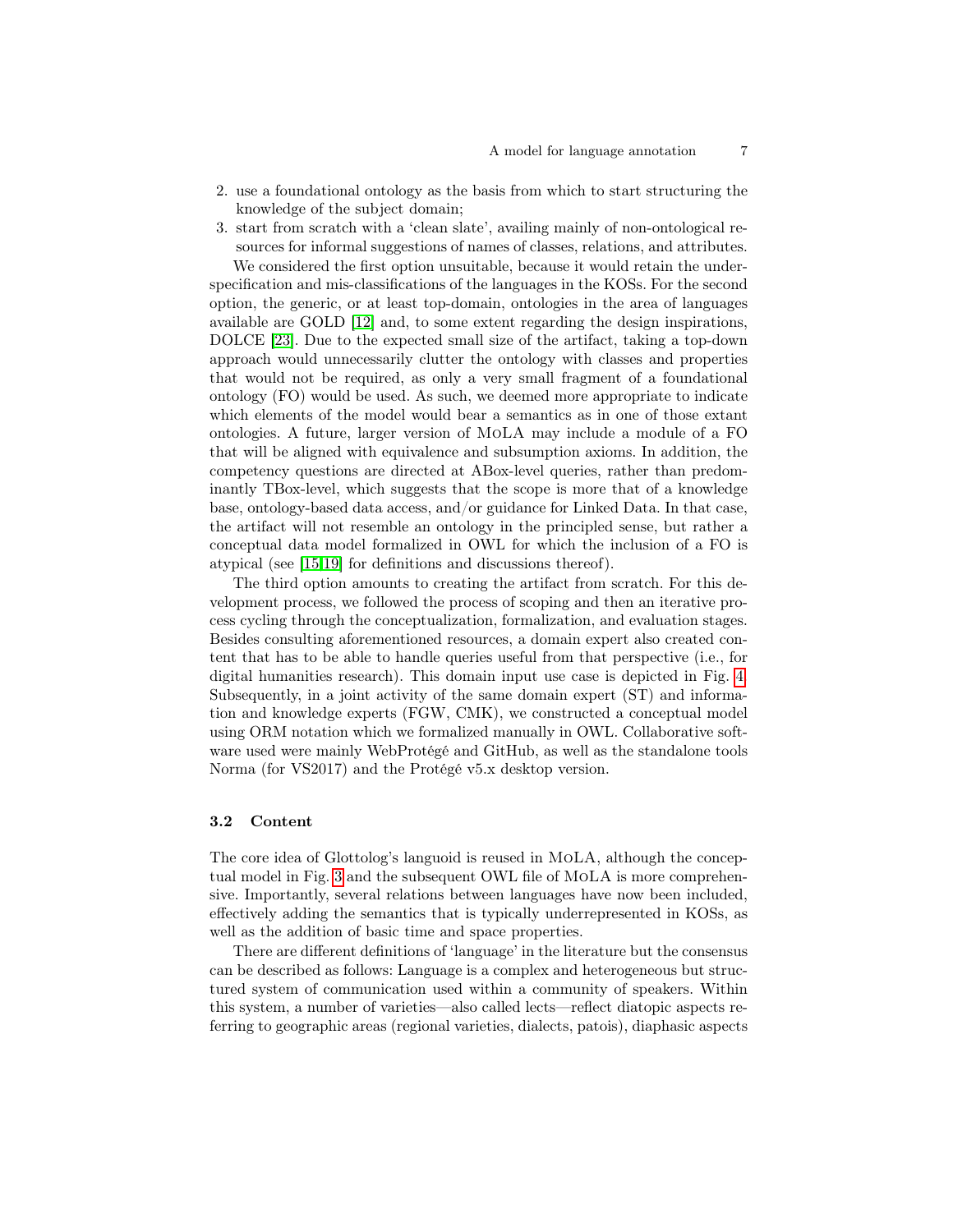referring to the communicative context (formal or informal style, technical language), and diastratic aspects referring to the social classes (sociolect, idiolect, youth language) [\[9\]](#page-13-8); cp. [\[4,](#page-13-9) 14]. These thus resulted in the most relevant classes in MoLA. The ABox axioms are primarily class membership assertions, e.g., Language(vulgar\_latin). Lect and its sub-classes are added, for it would be expected by a sociolinguist. Instead of broader/narrower, languages may now be member of a language family, or dialects may be member of a dialect cluster. RBox axioms were mostly domain and range axioms and inverses. To permit inclusion of languoids for which only partial information is known, few hard constraints have been enforced.

Some entities seem to operate at different levels of granularity, such as that a language may refer to a collection of dialects at the finer-grained level of analysis. This distinction is reflected in MoLA with the collections.

Because the model needs to be used in praxis and record data about individual languoids, the other salient feature of the model is that there are data properties and data types, such as the link to ISO codes, for compatibility with other language resources.

Notable distinctions with Glottolog (recall Fig. [1\)](#page-3-0) and other sources are:

- Instead of the broader/narrower relation, there is the proper subsumption relation and separate meaningful relations, such as *influenced by*;
- a language can be in more than one language family;
- the uniqueness of both languoid code and language name is no longer required, therewith more easily permitting one languoid to have multiple names and labels;
- $-$  a language family or a lect can be associated with  $\geq 0$  regions and periods;
- relations to/with other languages can also be represented explicitly and relatively meaningfully, including the influence on another language, and the evolution of a language;
- a languoid can be associated with language codes from ISO 639;
- a language can be associated with one or more custom language tags, as defined by IETF's BCP47, accounting for both varying regions and periods.

The translation from the ORM diagram to OWL faced only one real obstacle: time periods ought to be represented with data type gYear, but this XML datatype is not supported by the OWL standard. Therefore, it was encoded as an xml:string. Acyclicity on evolvedFrom and influences also cannot be represented in OWL.

Considering the conceptual model and the CQs, the result is a model formalized in OWL, with the characteristics of what may be called an "application ontology", which is available at [https://ontology.londisizwe.org/mola.](https://ontology.londisizwe.org/mola)

### 3.3 Validation

As first pass of validation, we describe an example of MoLA's use and the CQs; the use case with French is deferred to the next section.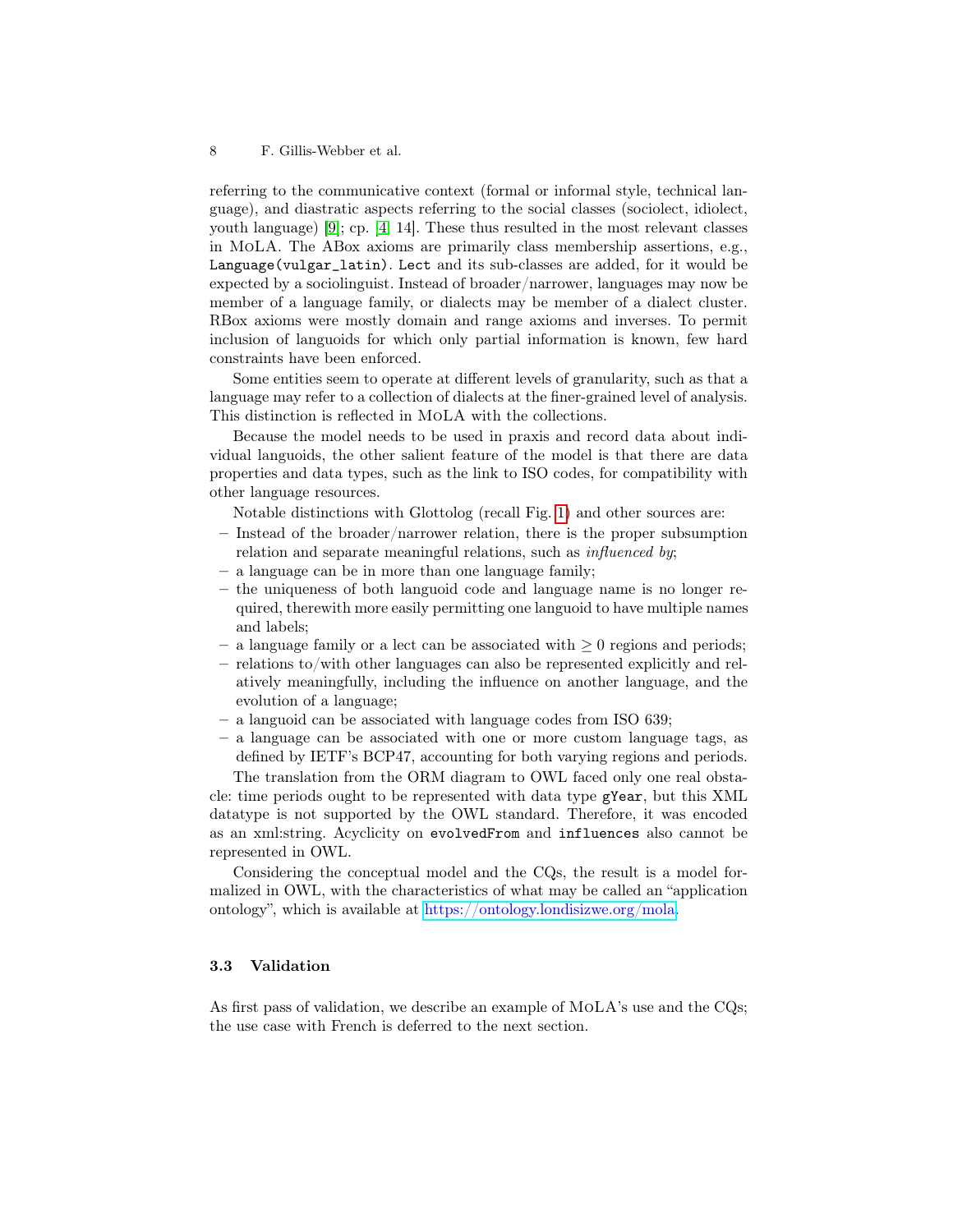

<span id="page-8-0"></span>Fig. 3. The Model for Language Annotation, MoLA.

Illustration of MoLA usage. To demonstrate that MoLA works for a modern language stage, we use Spanish as spoken in Cuba (refer to [\[3,](#page-13-10) 23–25; 102–106] for an overview of South American Spanish): it is 'Caribbean Spanish' spoken in Cuba since the first half of the  $16<sup>th</sup>$  century, it is influenced by Spanish of the Canary Islands, French, the indigenous language Taíno, and West African languages of the slaves (Niger-Congo languages?), it evolved from Spanish and influences South-American Spanish, and it is the official language. Using MoLA, a fragment of the encoding is as follows:

```
1 : cuban_spanish
```

```
a mola: Dialect ;
3 rdfs : label " Cuban Spanish "@en ,
4 " Espa ñol Cubano "@es -CU ;
5 dct:language : cuban_spanish;
6 mola:inFamily : spanish ;
7 mola:isMemberOf : caribbean_spanish ;<br>s mola:inPeriod : cuban_period ;
s mola:inPeriod : cuban_period ;
9 mola:inRegion : cuba_region ;
10 mola: evolvedFrom : spanish ;
11 mola : influencedBy : canary_island_spanish , : spanish ,
12 : french , : taino ,
```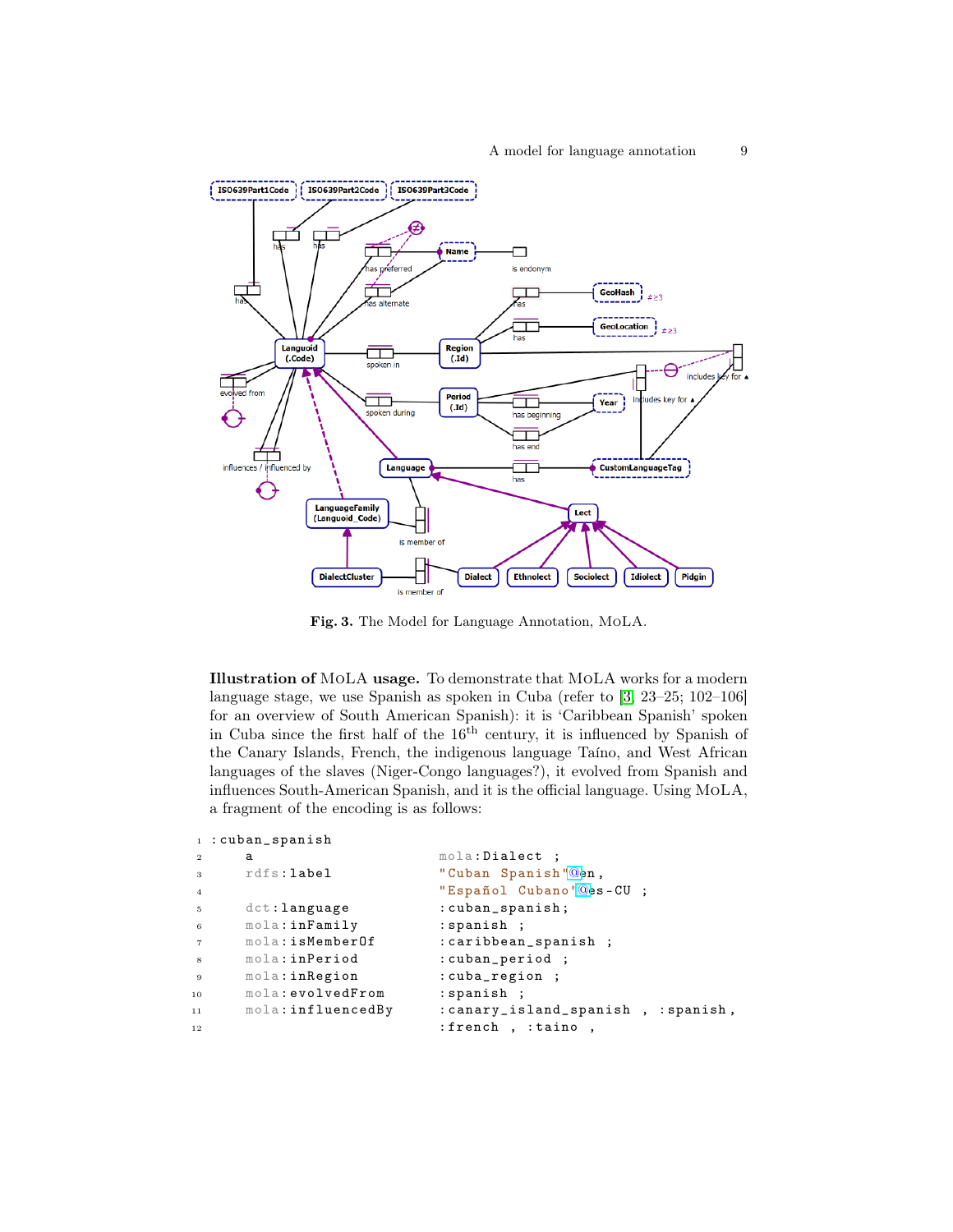13 : westafrican\_languages ; <sup>14</sup> mola : influences : spanish , : southamerican\_spanish .

Representing the current knowledge of the languoids with MoLA may suffice for some users, but it would be only a prerequisite for Digital Humanities endusers. For instance, when text documents are annotated with MoLA, one could retrieve all caribbean\_spanish text documents for some NLP task, search the web for websites in isiXhosa dialects, or search for Medieval English texts without having to specify the exact start or end year. As such, it could assist semantic search by providing additional parameters in the query, hence better narrowing down the information request.

Competency questions revisited. Revisiting the CQs, all questions are answerable, with the exception of CQ 8 (which is planned for a next version, see also the discussion in Section [5\)](#page-12-0). CQ 3, 5 and 7 are shown here, with the remaining  $CQs$  answered in the online supplementary material at [\[13\]](#page-14-15). For  $CQ$  3, this can be answered with the following query (in SPARQL-OWL shorthand notation)  $\alpha \leftarrow$  SubClassOf(Dialect Language) where  $\alpha$  is the answer, being 'yes'. For CQ 7, this can be answered with the query  $\alpha \leftarrow$  Type(Languoid ObjectSomeValuesFrom( inRegion cuba region)), which will retrieve, at least, cuban\_spanish. For  $CQ$  5, this can be answered with the SPARQL query ASK { :cuban\_spanish mola:inPeriod ?any } where the result will return 'True'.

Note that the ontology-as-knowledgebase is not fully populated with language data, so an answer may be empty. Most CQs are knowledge base queries, in fact, not TBox queries. While this may seem disappointing from an ontology development viewpoint, it merely highlights the prospective aims where the language annotations are needed.

### <span id="page-9-0"></span>4 Use case: Structuring French languoids

As briefly mentioned in Section [2,](#page-2-3) there are various shortcomings of how French has been represented with respect to the state of affairs scientifically. Therefore, we deem a remodeling of French with its historical language stages and dialects necessary to meet the needs of linguists. To put the remodeling on solid historicolinguistic ground, we consider the formation of the French language and the development of its spoken and written varieties, as visualized in Fig. [4](#page-10-0) and briefly explained in the following. We identified five language periods of French.

- period I Old French: 842 AD (Serments de Strasbourg: 'formation deed' of France  $[4, 183-189]$  $[4, 183-189]$  – ca. 1350 (major grammatical changes),
- period II Middle French: ca. 1350 ca. 1500,
- period III French of the Renaissance: ca.  $1500 1605$  (influences of the Reformation, the Humanists, and the Renaissance [\[21,](#page-14-16) 89]),
- period IV Classical and neo-classical French: 1605 (F. de Malherbe was called to the court of Henri IV  $[21, 116]$  $[21, 116]$ ) – 1789 (French Revolution),
- period V 1789 today.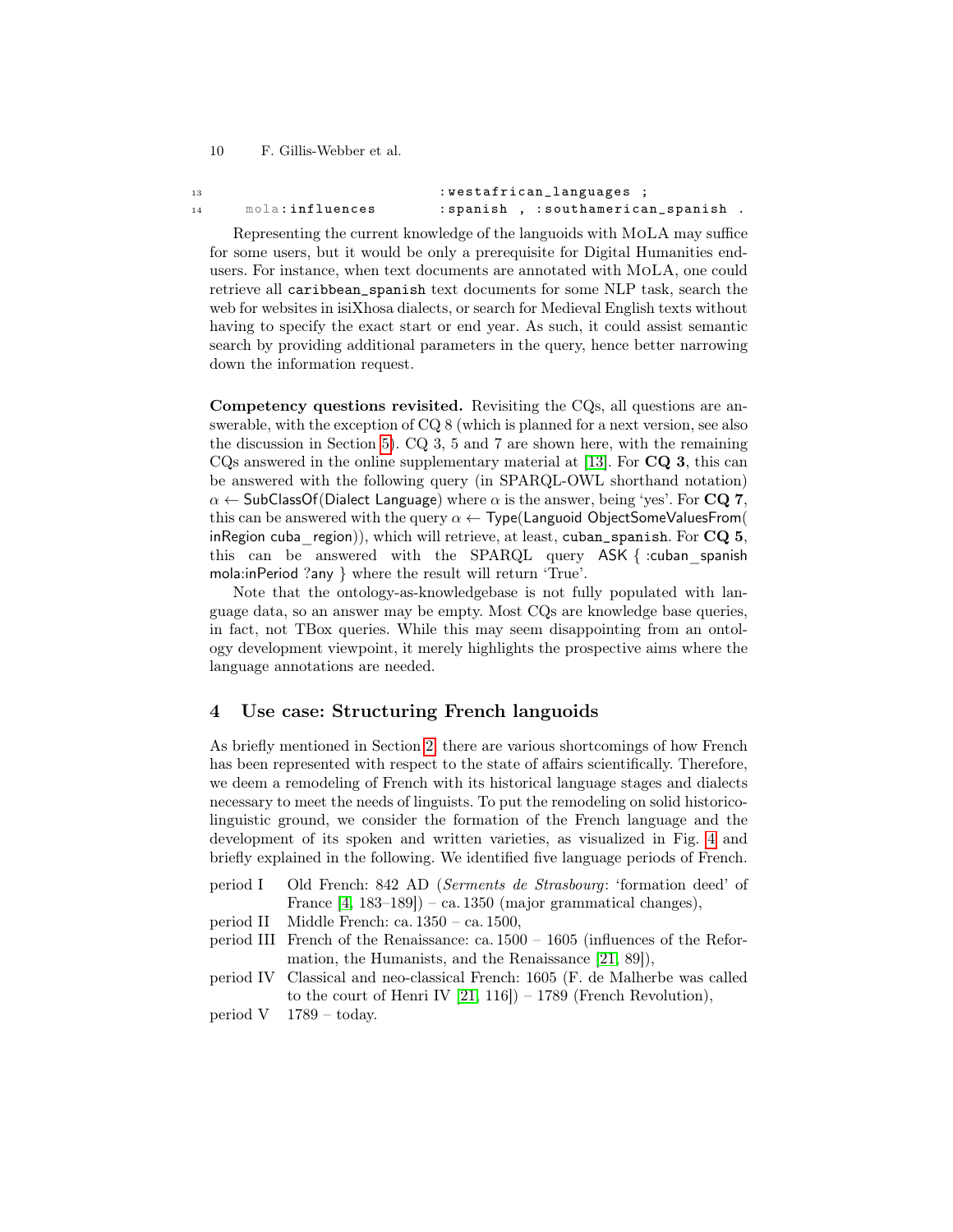#### A model for language annotation 11



<span id="page-10-0"></span>Fig. 4. Diachronic diagram of French.

Primary dialects and the emergence of French as a standard. During the Old French period, the diagram shows the emergence of the primary dialects, Old French scriptae respectively<sup>[14](#page-10-1)</sup>, that were the result of the Romanization process and derived from Vulgar Latin, the (almost exclusively) spoken form of Latin. The dialects and the standard French have been influenced by written Classical Latin and also Medieval Latin from the beginning of the Romanization until today [\[26,](#page-14-17) 91-93; 118f.; 142]. Examples of Old French dialects are ancient Picard, ancient Norman, ancient Lorraine or Anglo-Norman. Anglo-Norman was used in England from mid  $12<sup>th</sup>$  century until mid  $15<sup>th</sup>$  century [\[20,](#page-14-18) 5-19; 57f.; 92].

Next to the Old French scriptae, a Parisian scripta started to emerge around 1250 and around 80 years later it started to spread as a standardized written variety of Old-/Middle French, gradually replacing the regional scriptae; this process was completed around 1480–1500 [\[4,](#page-13-9) 203–211]. The third period then witnesses the constitution of French as a national language [\[21,](#page-14-16) 89].

The relations visualized in Fig. [4](#page-10-0) and explained above can be described as follows for ancient Lorraine: it is a dialect included in the notion of 'Old French', spoken in time period I in the region of Lorraine (north-eastern France), it evolved from Vulgar Latin, and is related to other Old French scriptae (e.g., Picard, Norman, members of the same language family), it is influenced by Clas-

<span id="page-10-1"></span> $\frac{14}{14}$  The term for the written representation of the spoken dialects of Old French [\[4,](#page-13-9) 206].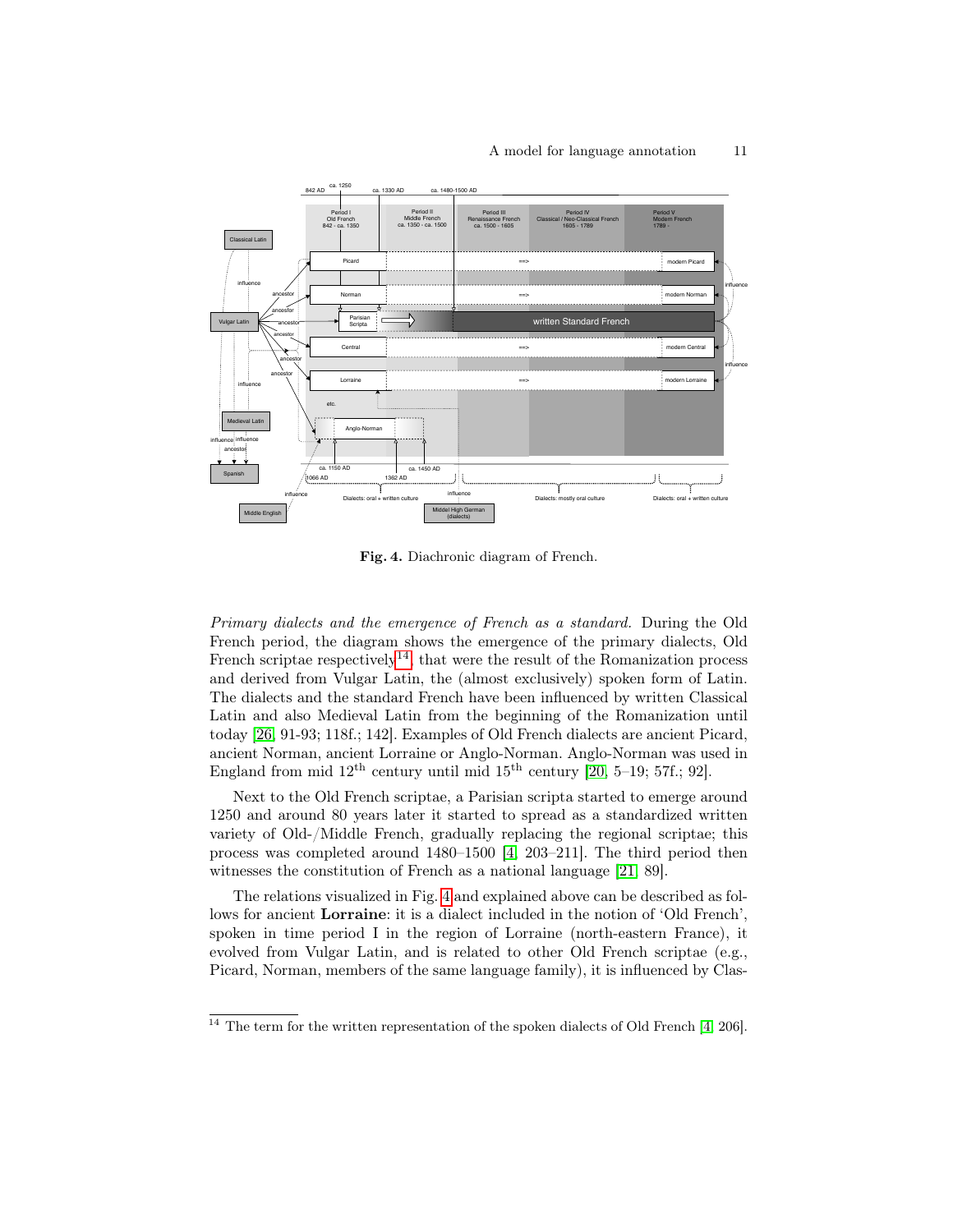sical Latin, Medieval Latin, and (dialects of) Middle High German.[15](#page-11-0) In Turtle notation with MoLA, one obtains:

```
1 : old_french_lorraine
2 a mola: Dialect ;
3 rdfs : label " Lorraine "@en ;
4 dct:language : old_french_lorraine ;
5 mola : isMemberOf : old_french ;
6 mola:inPeriod : french_period_one ;
7 mola : inRegion : old_french_lorraine_region ;
8 mola : evolvedFrom : vulgar_latin ;
9 mola : influencedBy : classical_latin , : medieval_latin ,
10 : middle_high_german .
11
12 : french_period_one
13 a mola: Period ;
14 rdfs:label " Old French Period " Qen ;
15 mola: has Beginning "842"^^ xsd: string ;
16 mola: hasEnd "1350"^^ xsd: string ;
17 mola: duration "508"^^ xsd: int .
18
19 : old_french_lorraine_region
20 a mola: Region ;
21 mola : hasCoordinate : old_french_lorraine_region_coord1 ,
22 : old_french_lorraine_region_coord2 ,
23 : old_french_lorraine_region_coord3
24 : old_french_lorraine_region_coord4 ;
25 \text{rdf} : \_1 : old_french_lorraine_region_coord1 ;
26 rdf :_2 : old_french_lorraine_region_coord2 ;
27 rdf:_3 :old_french_lorraine_region_coord3 ;
28 rdf: 4 : old_french_lorraine_region_coord4 .
29
30 : old_french_lorraine_region_coord1
31 a mola: GeographicCoordinate;
32 geo: lat " 4.91473" ^^ xsd: decimal ;
33 geo: long " 49.62686" ^^ xsd: decimal .
34
35 # Due to space constraints , other coordinates are not shown .
36
37 : old_french a mola: LanguageFamily .
38 : vulgar_latin a mola : Language .
39 : classical_latin a mola: Language
40 : medieval_latin a mola: Language
41 : middle_high_german a mola: Language .
```
<span id="page-11-0"></span> $^{15}$  I.e., Moselle and Rhine Franconian for which a thorough revision on Glottolog is advised as well, see <https://glottolog.org/resource/languoid/id/fran1268> [24-02-2019].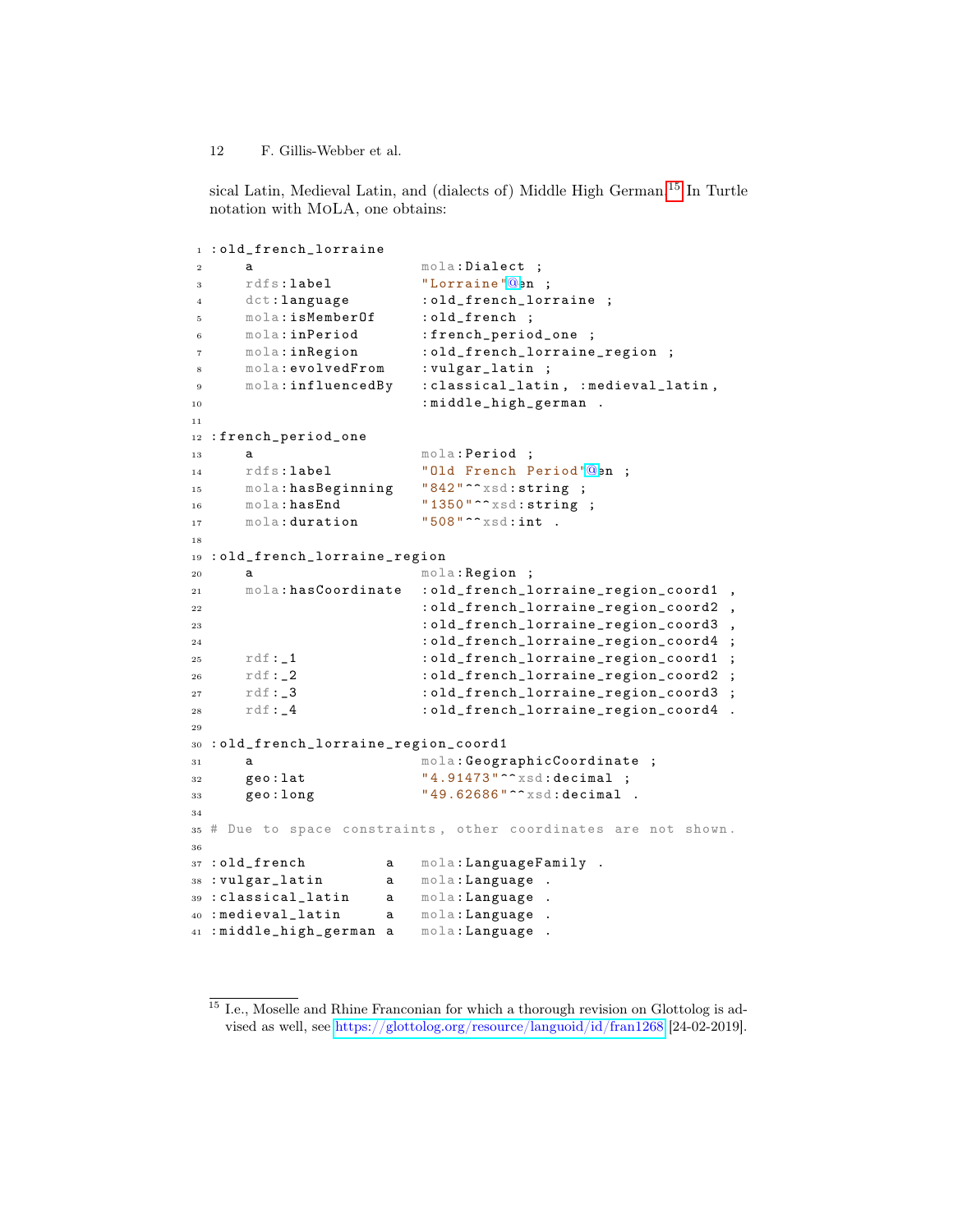## <span id="page-12-0"></span>5 Discussion

Designing MoLA exhibited several main challenges that had to be resolved, one of which was principally a knowledge engineering issue, the other that of languages. Regarding the former, this first issue concerned LanguageFamily and Language, which surfaced for Old French, and induced related questions on dialect clusters and language: it is not the case that something is ontologically two different kinds of things at the same time, but it depends on (1) what a term denotes, in particular whether it is monosemous or polysemous, and (2) the level of granularity of analysis of the entity. The modeling issue exhibited both, which was due to mixing levels of granularity. For instance, the term 'Old French' has several meanings: (i) it is used to refer to the *language* spoken by the people in the northern part of what is now France, (ii) it is the umbrella term for a collection of dialects, (iii) it is used to precisely designate the intersection of (lexemes, phonemes, syntactic structures of) the distinct varieties that are part of the collection. Old French is a language and a member of the family of the Romance languages. At the same time, however, Old French is a language family consisting of the distinct dialects such as Picard and Norman. And then, also Picard can be seen as a language system with a number of varieties such as the ones spoken in Artois and Santerre which makes it a language family. Regarding the latter, the question "how to define 'language' and 'language family'?" is inescapable, and the consensus approach was taken. For the notion of the 'ancestor' relation between languages, there was no consensus, however the pseudo-synonymity of the verbs to evolve and to derive used in the literature led to the decision to only introduce one property, i.e., evolvedFrom to MoLA.

MoLA enables a modeler or annotator to define both periods and regions for a languoid, reflecting its diachronicity. A custom language tag, encoded using a pattern [\[14\]](#page-14-19), can then be associated with languoid and period or region or both, which is more comprehensive than the standard ISO 639 language codes. Not only does MoLA provide dereferenceable URIs with persistent identifiers, it can also be queried, returning useful information about that languoid. This thus means that it is, by design, amenable to accommodate new languages and the identification and recording of extinct languages. In this respect, MoLA is apolitical. It is envisioned for a version 2 to accommodate also what Glottolog calls "orphans" (i.e., linguists do not know where to classify it yet), and the societal or political status of a language, with notions such as official, standard, minority, and dominant languages, a country's lingua franca, and contested languoids.

Note that MoLA does facilitate diachronic naming of languoids by availing of the period property, for when there are alternate names of languages over different periods. For instance, the official Dutch used to be called Algemeen Beschaafd Nederlands 'General Civilised Dutch' until the 1970s, which is now called Standaardnederlands 'Standard Dutch'. This may also resolve the aforementioned problem with isiXhosa in MultiTree (see fn. [8\)](#page-2-0), as one of the older names of isiXhosa listed there would have one disciplined, at the very least, if used in present-day South Africa. Alternate current names can be specified as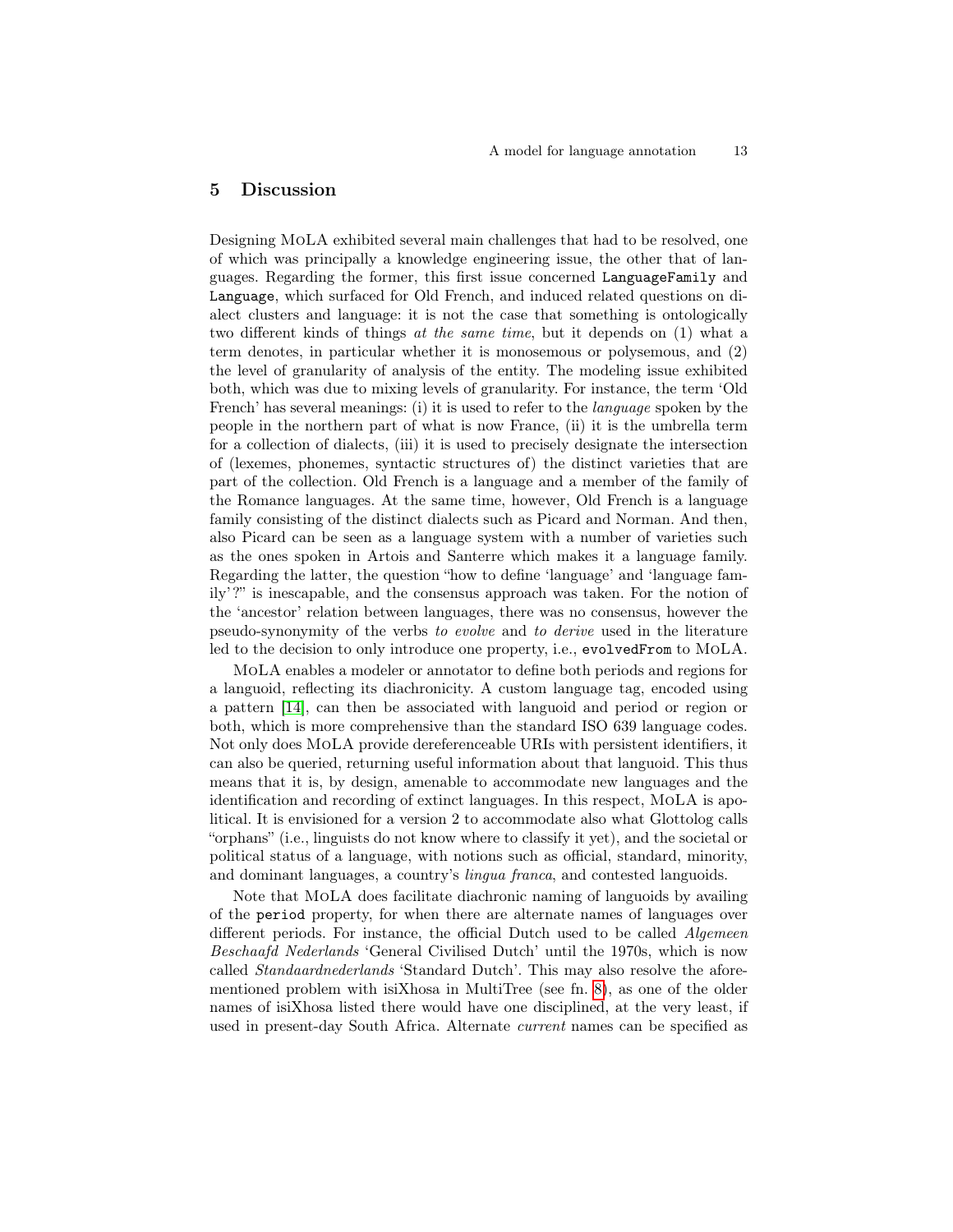well, but, in version 1, only as preferred and alternate. Model extensions in this direction are possible and planned.

### <span id="page-13-4"></span>6 Conclusions

The paper presented a proposal for relatively comprehensive and semantically meaningful language annotation tags, well beyond the extant lists and structured resources of basic Knowledge Organisation Systems. This Model for Language Annotation, MoLA, whilst backward-compatible with these systems, allows a user to specify more languages, lects, and language and dialect families ('languoids'), as well as some of their properties, such as the region and time period they are or were spoken in, and relations among the languoids, such as which language is evolved from or is influenced by which other language. In conjunction with the de facto standard word-level annotation models, or on its own, it enables more detailed querying of language information and MoLA-annotated documents and objects on the Web that can be useful for Digital Humanities.

MoLA has been demonstrated to sufficiently represent the complexity of Old French. Future work includes populating it with more languoids and their properties as well, extending the model with further possible information about languages. Given the Linked Data direction of applicability of language tags, MoLA is intended to be published in the Linguistic Linked Open Data cloud.

### References

- <span id="page-13-2"></span>1. Language codes - ISO 639 (nd), <https://www.iso.org/iso-639-language-codes.html>
- <span id="page-13-1"></span>2. Berners-Lee, T.: Linked Data (2009), [https://www.w3.org/DesignIssues/](https://www.w3.org/DesignIssues/LinkedData.html) [LinkedData.html](https://www.w3.org/DesignIssues/LinkedData.html)
- <span id="page-13-10"></span>3. Berschin, H., Fernández-Sevilla, J., Felixberger, J.: Die spanische Sprache. Georg Olms Verlag, Hildesheim / Zürich / New York (2012)
- <span id="page-13-9"></span>4. Berschin, H., Goebl, H.: Französische Sprachgeschichte. Georg Olms Verlag, Hildesheim / Zürich / New York (2008)
- <span id="page-13-5"></span>5. Cardillo, E., Folino, A., Trunfio, R., Guarasci, R.: Towards the reuse of standardized thesauri into ontologies. In: Proc. of WOP'14. CEUR-WS, vol. 1302, pp. 26–37 (2014)
- <span id="page-13-7"></span>6. Chavula, C., Keet, C.M.: An orchestration framework for linguistic task ontologies. In: Proc. of MTSR'15. CCIS, vol. 544, pp. 3–14. Springer (2015), 9-11 Sept., 2015, Manchester, UK
- <span id="page-13-6"></span>7. Chiarcos, C., Sukhareva, M.: OLiA – ontologies of linguistic annotation. Semantic Web Journal 6(4), 379–386 (2015)
- <span id="page-13-0"></span>8. Cimiano, P., McCrae, J.P., Buitelaar, P.: Lexicon model for ontologies: Community report. Final community group report, 10 may 2016, W3C (2016), [https://www.](https://www.w3.org/2016/05/ontolex/) [w3.org/2016/05/ontolex/](https://www.w3.org/2016/05/ontolex/)
- <span id="page-13-8"></span>9. Coseriu, E.: 'Historische Sprache' und 'Dialekt'. In: Göschel, J. (ed.) Dialekt und Dialektologie. Ergebnisse des Internationalen Symposions "Zur Theorie des Dialekts". Marburg/Lahn, 5.–10. Sept. 1977. pp. 106–122. Franz Steiner Verlag (1980)
- <span id="page-13-3"></span>10. Crystal, D.: The Cambridge Encyclopedia of Language. Cambridge University Press, Cambridge (2010)